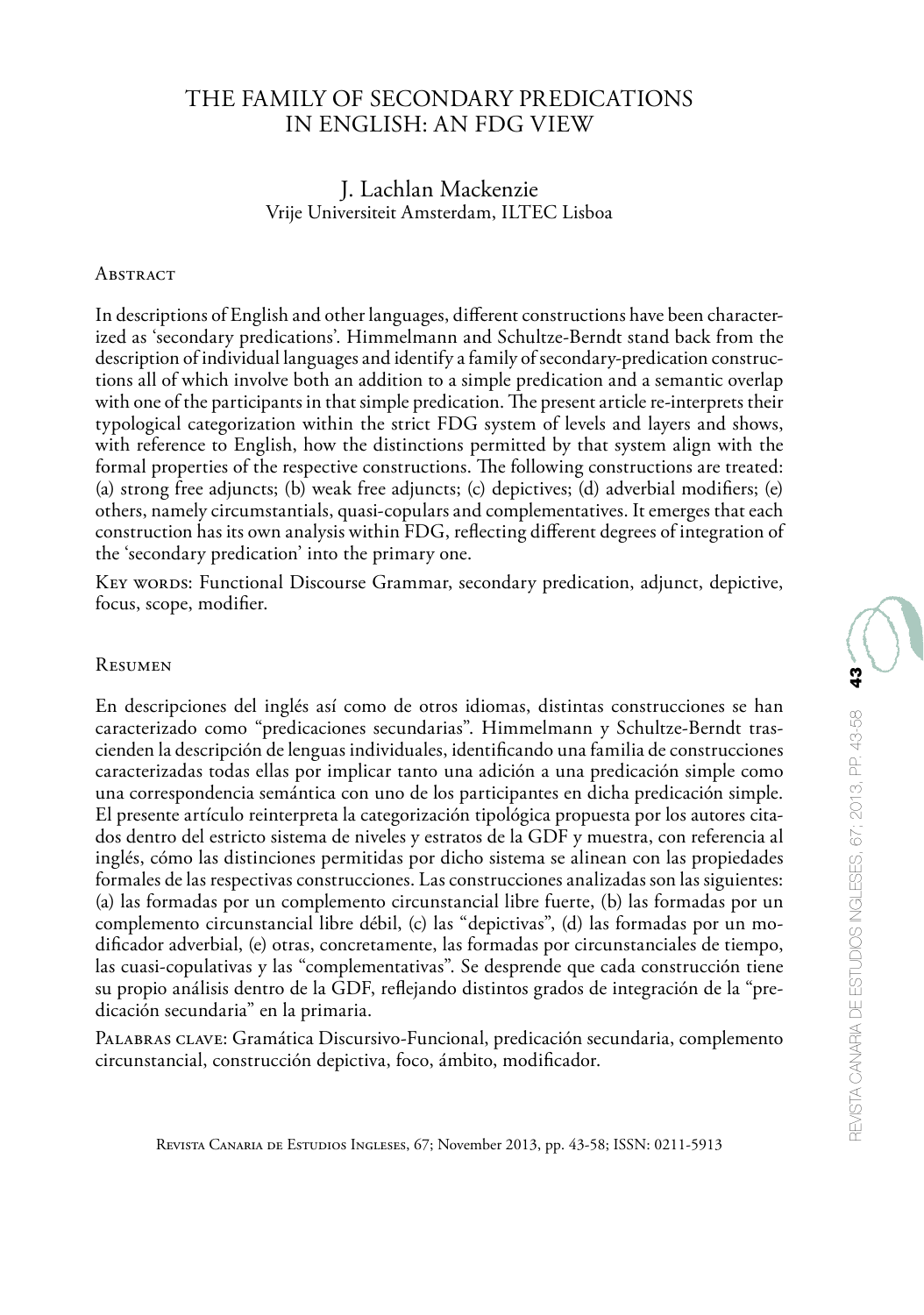#### 1. INTRODUCTION

Functional Discourse Grammar (FDG; Hengeveld and Mackenzie), as the name suggests, takes a unitary view of the internal and external structure of discourse units.1 Just as these are combined in the process of forming discourse, so they themselves can be internally composed of combinations of units. The combinations are described at four different levels of the grammar, which deal with the pragmatic, semantic, morphosyntactic and phonological properties, respectively, of each. The purpose of this article is to offer a first examination of the family of secondary predications in English, showing how an FDG analysis illuminates their combination into primary predications. In keeping with the typological orientation of FDG, which seeks to provide analyses that are adequate to the range of variation observed across languages, the article will take as its basic inspiration the lengthy introduction to Himmelmann and Schultze-Berndt, which gives a reasoned cross-linguistic overview of various constructions that cluster around the notion of 'secondary predication'. The present article will, however, focus on English.

Sections 2 and 3 will provide an initial scouting of the field, gradually introducing the FDG notions of interpersonal and representational levels of analysis and elucidating the notational conventions of the theory. Section 4 then presents Himmelmann and Schultze-Berndt's taxonomy of relevant constructions. The body of the article is found in Section 5, which, subsection by subsection, develops an FDG approach to each of the constructions. Section 6 offers a brief conclusion.

### 2. COMBINATIONS AT THE INTERPERSONAL LEVEL

The most elemental type of combination in discourse comes from the cooperative exchanges of interlocutors in dialogue. A greeting that provokes another greeting in response, a question that gets an answer, a rebuke that engenders an apology, each of these interactive pairings is dealt with at the Interpersonal Level of FDG as a combination of Moves  $(M_1, M_2)$ . Each Move, in turn, can consist of one or more Discourse Acts, as in (1):

(1) Bill, you've slimmed down, haven't you?

<sup>&</sup>lt;sup>1</sup> I gratefully acknowledge financial support from the grants INCITE09 204 155PR (XUGA) and FFI2010-19380 (MINECO) awarded by the Xunta de Galicia and the Spanish Ministerio of Economía y Competitividad, respectively. My thanks go to Miriam Taverniers for very useful bibliographical suggestions, to Casper de Groot for useful comments and to Jacques François for encouraging me to join him in a presentation of the ideas underlying this article to the Journées d'Etudes "*La Prédication : notion inutile ou indispensable?*" organized at the Université Lyon II, 17- 18 January 2013.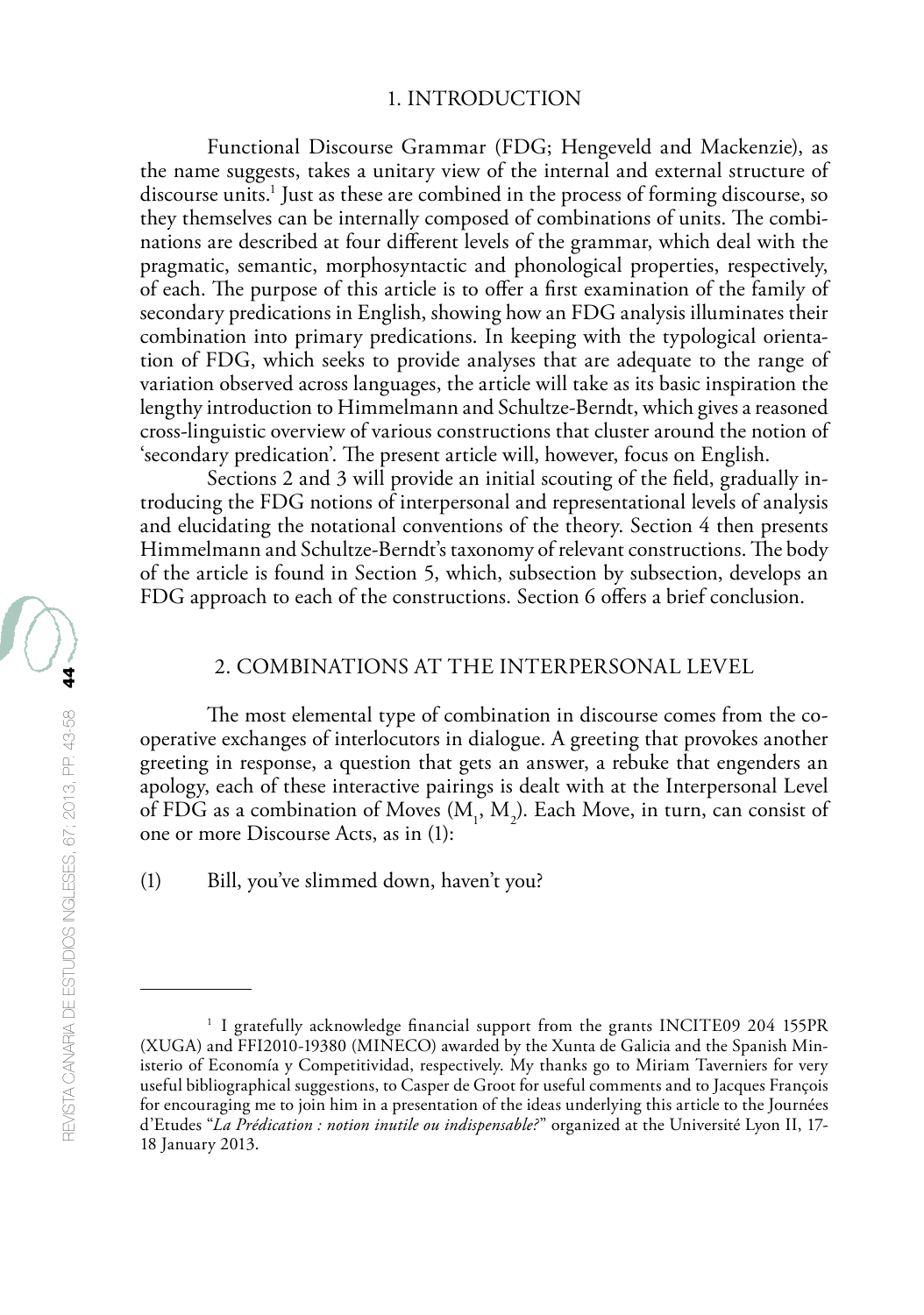In interactional terms, (1) functions as a Move (by the Speaker, directed at Bill). The three Discourse Acts that make up the Move have distinct functions (Vocative, Declarative, Interrogative), with the second being Nuclear and the first and the third Dependent: the Vocative serves to prepare Bill for the essence of the Move and the 'checking tag', the form of which is entirely dependent on that of the preceding clause, serves to elicit a reaction to the Speaker's observation. In FDG, the presence of multiple Discourse Acts within a Move at the Interpersonal Level is shown as follows:

(2) 
$$
(M_i: [(A_i)_{Dep} (A_j)_{Nuc} (A_K)_{Dep}] (M_i))
$$

Here the Move, with the subscript 'I', is introduced and then, after the semicolon, is specified as consisting of three Discourse Acts, symbolized as A, with the subscripts 'I', 'J' and 'K' respectively. The three Discourse Acts form a configuration (always enclosed within square brackets) and each is marked for its rhetorical function as either Nuclear or Dependent. FDG is interested in how such dependencies are expressed, seeking correlations between the structures posited at the Interpersonal Level and aspects of the structures identified at the Morphosyntactic and Phonological Levels. In the case of (1), it is the morphosyntax that will take care of the form of  $(A_{\nu})$ , through the application of agreement processes (Hengeveld and Mackenzie 350-352), while the phonology will ensure the separation of the three Discourse Acts into three Intonational Phrases, each with its own characteristic prosody.

The principles of analysis explained here apply throughout the FDG approach to grammar. Each Discourse Act, for example, consists of a configuration of—in the case of a fully developed Discourse Act like  $(A_j)$ —Illocution (F), Speaker  $(P_1)$ , Addressee  $(P_1)$  and Communicated Content (C), and the Communicated Content in turn consists of a configuration of Subacts. These Subacts come in two types, Subacts of Reference  $(R)$  and Subacts of Ascription  $(A)$ : in  $(A<sub>1</sub>)$ , 'you' corresponds to a referential and 'slim down' to an ascriptional subact. All this is represented as follows:

(3)  $(A_j: [(F_1: DECL (F_1)) (P_1) (P_1) (C_1: [(T_1) (R_1: (P_1) (R_1))] (C_1))] (A_j))$ 

Here the Discourse Act is introduced and then specified after the semi-colon as a declarative Illocution ( $F_1$ : DECL ( $F_1$ )), as involving Speaker and Addressee and as having a Communicated Content that involves one Subact each of ascription and reference; the reference in this case is to the Addressee  $(P_j)$ .

What has been exemplified here relates to the Interpersonal Level of analysis, which deals with all the grammatically relevant aspects of verbal interaction, notably such matters as the exchange of Moves in dialogue and the articulation of discourse activity into discrete Acts, illocution, reference and predication (known in FDG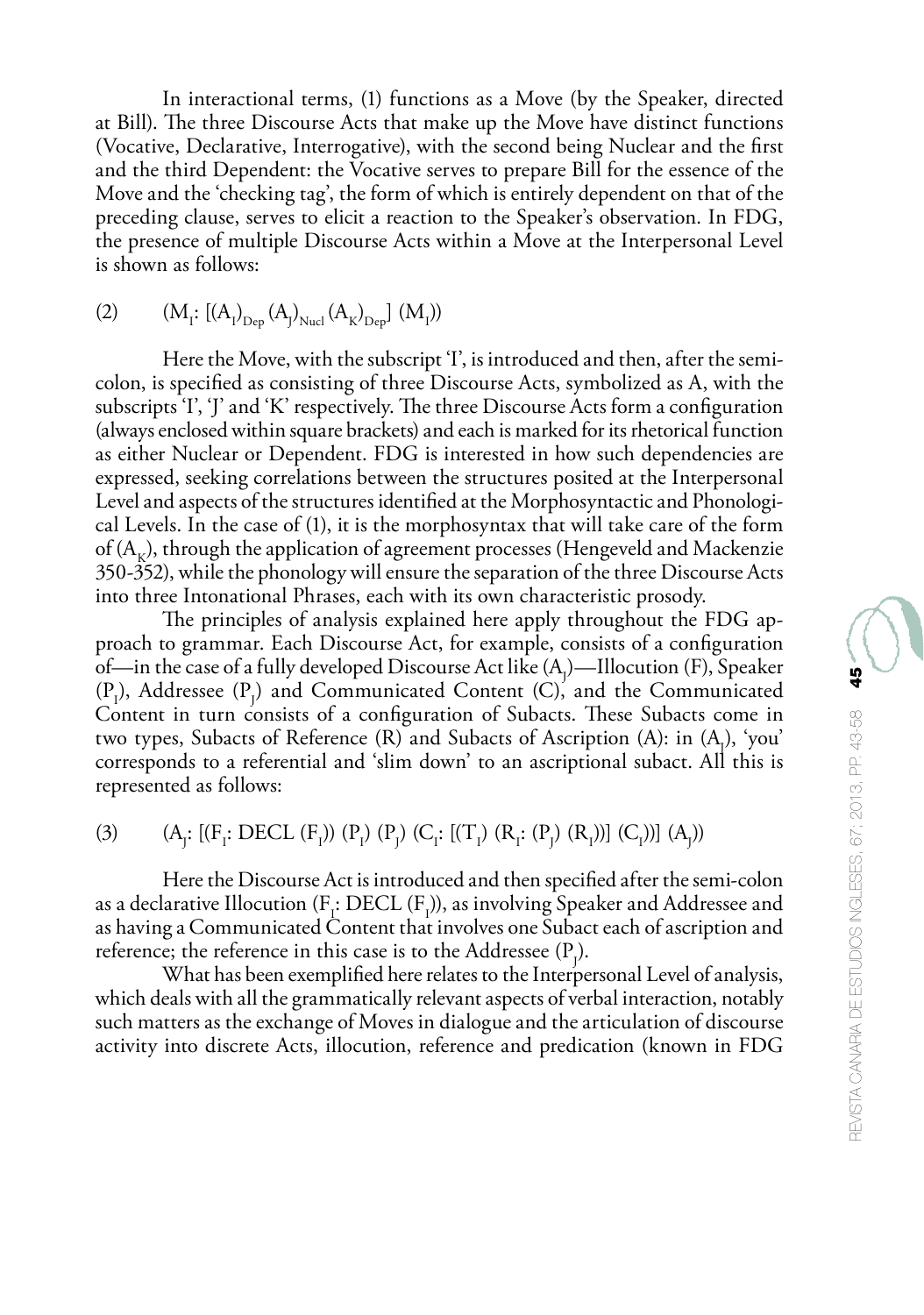as 'ascription').<sup>2</sup> The Nuclear vs. Dependent relation exemplified in (2) above can also apply at each of the lower layers of analysis that we have distinguished, now analysed as a matter of modification. One way in which modification can manifest itself is through the addition of adverbials. For example, the style of a Discourse Act can be indicated by an adverbial like *in a word*; the honesty of an Illocution by an adverb like *sincerely*; or the speaker's commitment to a Communicated Content by an adverb like *really*, cf.

- (4) a. *In a word*, fantastic.
	- Sincerely, you're looking so much better.
	- c. He *really* should get that work done.

Modifiers are represented after a further semi-colon. The Illocution in (4a), for example, will be shown as  $((F_1: DECL (F_1): in_a-word (F_1))$ 

One type of modifier that has attracted some special attention within FDG occurs where the speaker relays information that comes from some other source than the speaker's own cognition; s/he uses the modifier to indicate that s/he is not responsible for the information (cf. Hengeveld and Dall'Aglio Hattnher §3.2). These are modifiers like *allegedly*, *reportedly*, *it is said*, or *according to Petra*. They are taken in FDG to apply at the Communicated Content layer, reflecting a particular type of evidentiality called reportativity. If a dependent unit contains a reportative modifier, that unit must be analysed as a Communicated Content and must therefore be in a relationship to its nucleus that is specified at the Interpersonal Level. We will return to this point when considering the data in §5.1 below.

#### 3. COMBINATIONS AT THE REPRESENTATIONAL LEVEL

Whereas, as we have seen, the Interpersonal Level deals with all the formal aspects of a linguistic unit that reflect its role in the interaction between the Speaker and the Addressee, the Representational Level deals with all the remaining aspects of meaning, those that reflect how the language under description organizes denotation. This level of analysis is organized hierarchically into layers in the same way as the Interpersonal Level, with each layer having its characteristic modifiers. The layers of the Representational Level are as follows, with modifiers typical of each layer:

- (a) Propositional Content (p)—*clearly*
- (b) Episode (ep)—*yesterday*

<sup>&</sup>lt;sup>2</sup> The fact that the term 'predication' only applies within FDG at the Interpersonal Level and then under the name 'ascription' means that the expression 'secondary predication' is not particularly suitable from an FDG perspective (although of course, as Casper de Groot reminds me, both the primary and the secondary predications involve ascription). Nevertheless, it will be retained here because of its familiarity.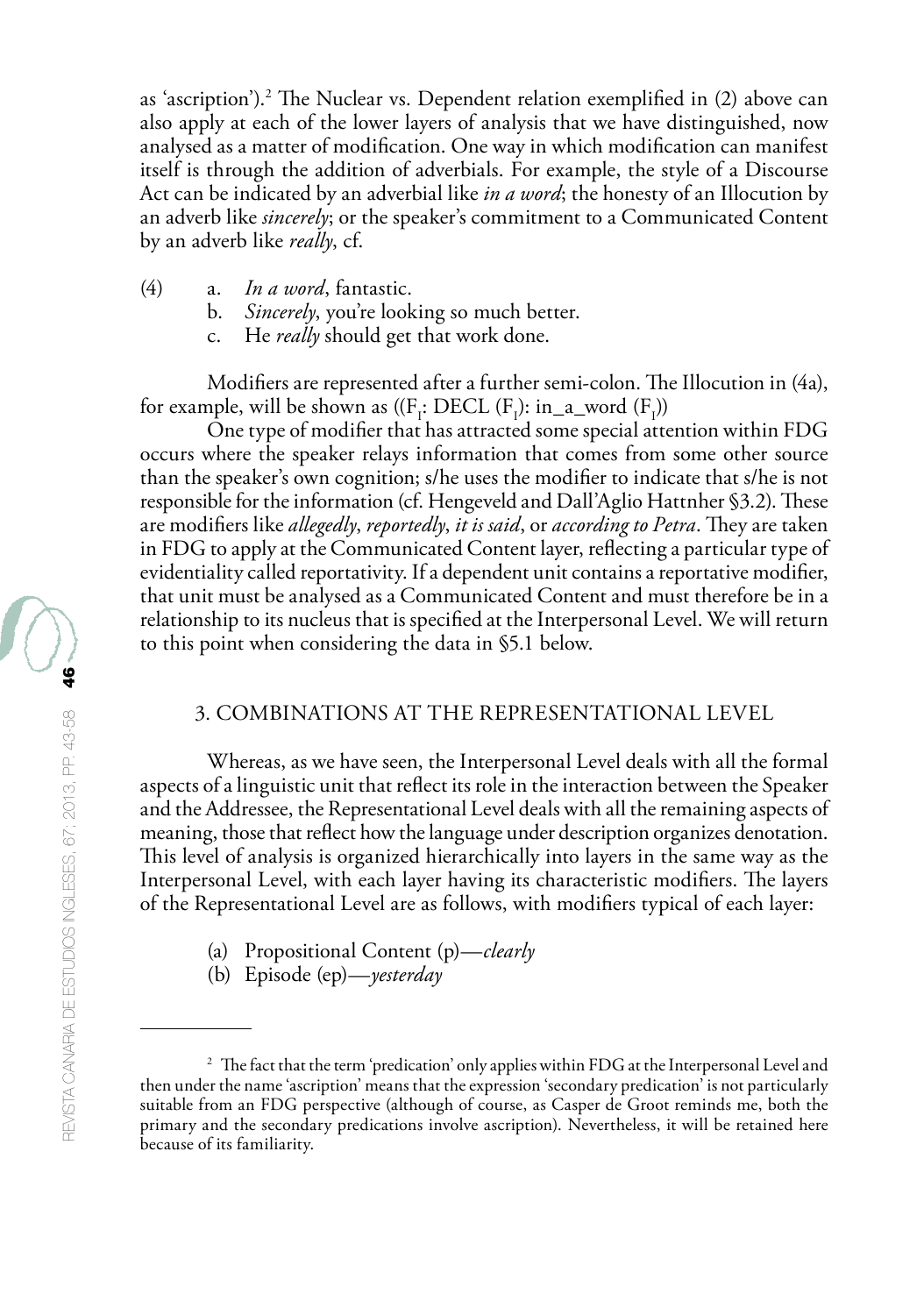- (c) State-of-Affairs (e)—*after dinner*
- (d) Configurational Property (f<sup>c</sup>) —*with a knife*
- (e) Lexical Property (fl )—*extremely*
- (f) Individual (x)—*large*
- (g) Location  $(l)$ —*very* (as in 'the very top of the tree')
- (h) Time (t)—*very* (as in 'the very moment I arrived')
- (i) Manner (m)—*very* (as in 'very neatly')
- (j) Quantity (q)—*generous* (as in 'a generous dose of medicine')
- (k) Reason (r)—*apparent* (as in 'the apparent reason for his leaving')

The relations among (a) to (d) are hierarchical, whereas those among (e) to (k) are configurational. Thus (5) will be analysed at this Level as (6):

- (5) He clearly attacked her yesterday after dinner with a knife.<br>
(6) (p: (Past ep: (e: (f: [(f!: attack (f!)) (x), (x), ] (f: ):—with
- (6) (p<sub>i</sub>: (Past ep<sub>i</sub>: (e<sub>i</sub>: (f<sup>c</sup><sub>i</sub>: [(f<sup>1</sup><sub>i</sub>: attack (f<sup>1</sup><sub>i</sub>)) (x<sub>i</sub>)<sub>A</sub> (x<sub>j</sub>)<sub>U</sub>] (f<sub>i</sub>):—with a knife—(f<sup>2</sup><sub>i</sub>)) (e<sub>j</sub>):  $\leftarrow$  first dinner— (e<sub>j</sub>)) (ep<sub>i</sub>): yesterday (ep<sub>i</sub>)) (p<sub>i</sub>): clear (p<sub>i</sub>))<sup>3</sup><br>(e<sub>j</sub>):  $\leftarrow$  after dinner— (e<sub>j</sub>)) (ep<sub>i</sub>): yesterday (ep<sub>i</sub>)) (p<sub>i</sub>): clear (p<sub>i</sub>))<sup>3</sup>

The hierarchical structure shows the layer at which each of the modifiers is situated, while the relation among the lexical property (f $\cdot$ ) and the two individuals  $(x_i)$  and  $(x_j)$  is shown to be configurational and is enclosed between square brackets, just as in  $(2)$  and  $(3)$  above.

Where what is being communicated is, as in (5), a meaning that may be true or not and which is subject to modifiers like *clearly*, which emphasizes the obviousness of the truth, then all the layers seen in (6) must be present. This can also apply where the unit is embedded inside another unit, as in (7):

(7) We believed that he had clearly attacked her the day before after dinner with a knife.

However, FDG also allows for the possibility that embedding, the inclusion of one semantic unit inside another, involves the embedded element having less than the full structure shown in (6). The impossibility of using a modifier that is typical of a particular layer is taken to indicate that the entire layer is absent. Consider (8), in which the extraposed subject of *happen* (italicized in the example) cannot be analysed as a Propositional Content, as is evident from the impossibility of adding *clearly*:

(8) It happened that he (\*clearly) attacked her yesterday after dinner with a knife.

<sup>&</sup>lt;sup>3</sup> As is standard in FDG, segments of analyses that (in the interests of clarity) are not fully developed are placed between dashes (cf. Hengeveld and Mackenzie 43).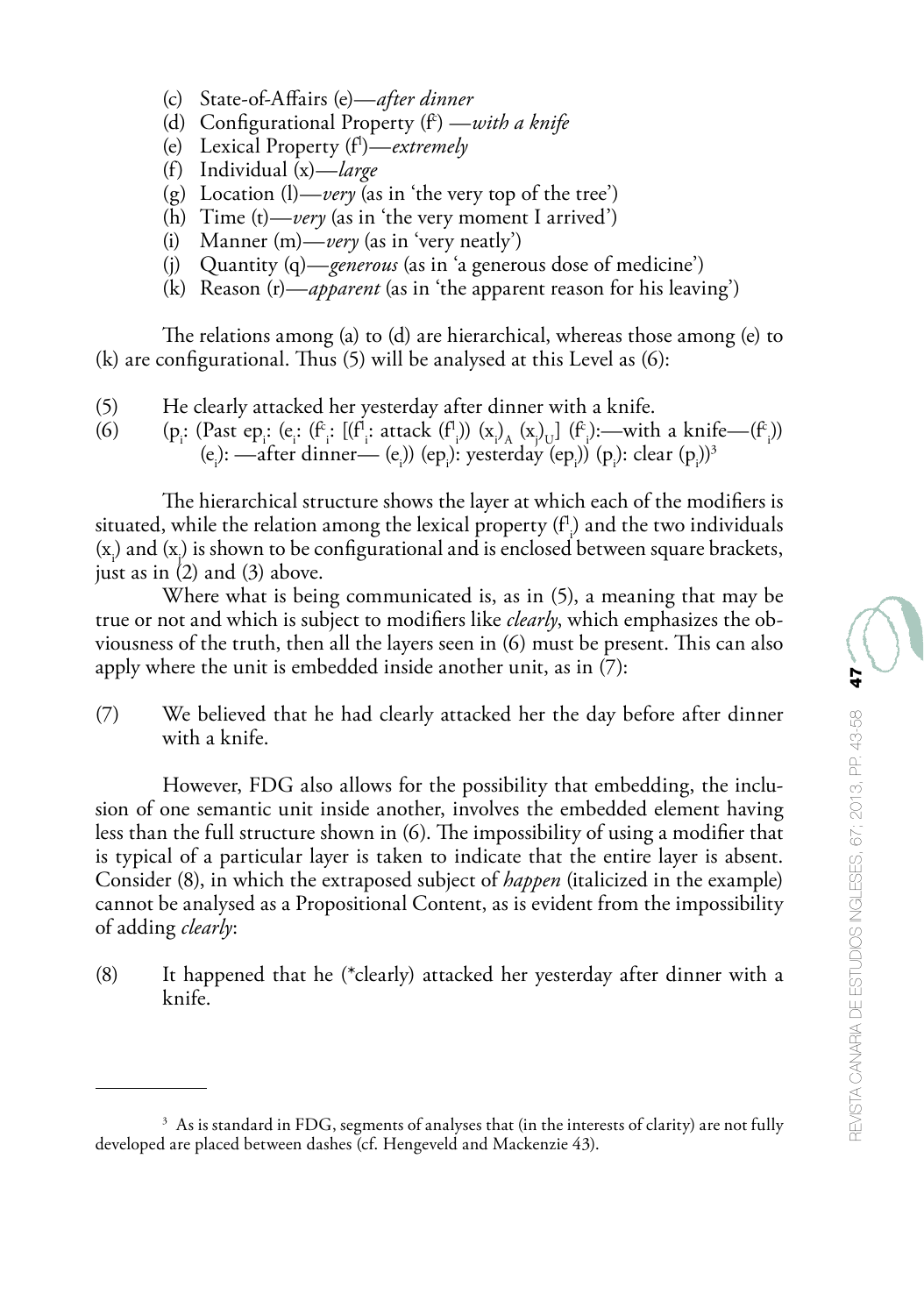In the corresponding FDG analysis, the italicized section will be analysed as (9), with no (p)-layer:

(9) (Past epi : (ei : (fc i : [(fl i : attack (fl i )) (xi ) A (xj ) U] (fc i ):—with a knife—(fc i )) (ei ): after dinner— (ei )) (epi ): yesterday (epi ))

This principle applies throughout the Representational Level, and the acceptability of modifiers is one way of telling whether layers need to be stripped off and, if so, how many. This will also be important for the analysis of the family of secondary predications.

### 4. HIMMELMANN AND SCHULTZE-BERNDT'S CLASSIFICATION OF 'PARTICIPANT-ORIENTED ADJUNCTS'

The major overview to date of secondary predications is that offered by Himmelmann and Schultze-Berndt. They identify a cluster of constructions, which they call 'participant-oriented adjuncts' and which all involve:

- (a) an addition to a simple predication—hence the terms 'secondary predication' and 'adjunct';
- (b) a semantic overlap with one of the participants in the simple predication—hence the term 'participant-oriented'.

Let us consider an example:

(10) The teacher left the room *angry*.

Here the 'secondary predication' (indicated in italics) is an addition to the simple predication *The teacher left the room*; one of the participants in the simple predication is also a semantic argument of *angry*; and *angry* depicts the state in which the teacher was. Notice, a point that will reveal its importance in §5.5.1, that in this construction the state is temporary (\**The teacher left the room bald*) and, another point that will come back in §5.5.1, that in certain constructions the overlapping participant is not always the subject of the simple predication:

(11) The teacher ate the meat raw.

The family of participant-oriented adjunct constructions (POA constructions) identified by Himmelmann and Schultze-Berndt has five members, which they identify as follows: (a) strong free adjuncts; (b) weak free adjuncts; (c) depictives; (d) adverbial modifiers; (e) others, including 'circumstantials' and quasi-copular constructions. Here, with the POAs identified in italics, are examples of each; (16c) has been added on the basis of a suggestion by Van der Auwera and Malchukov (407):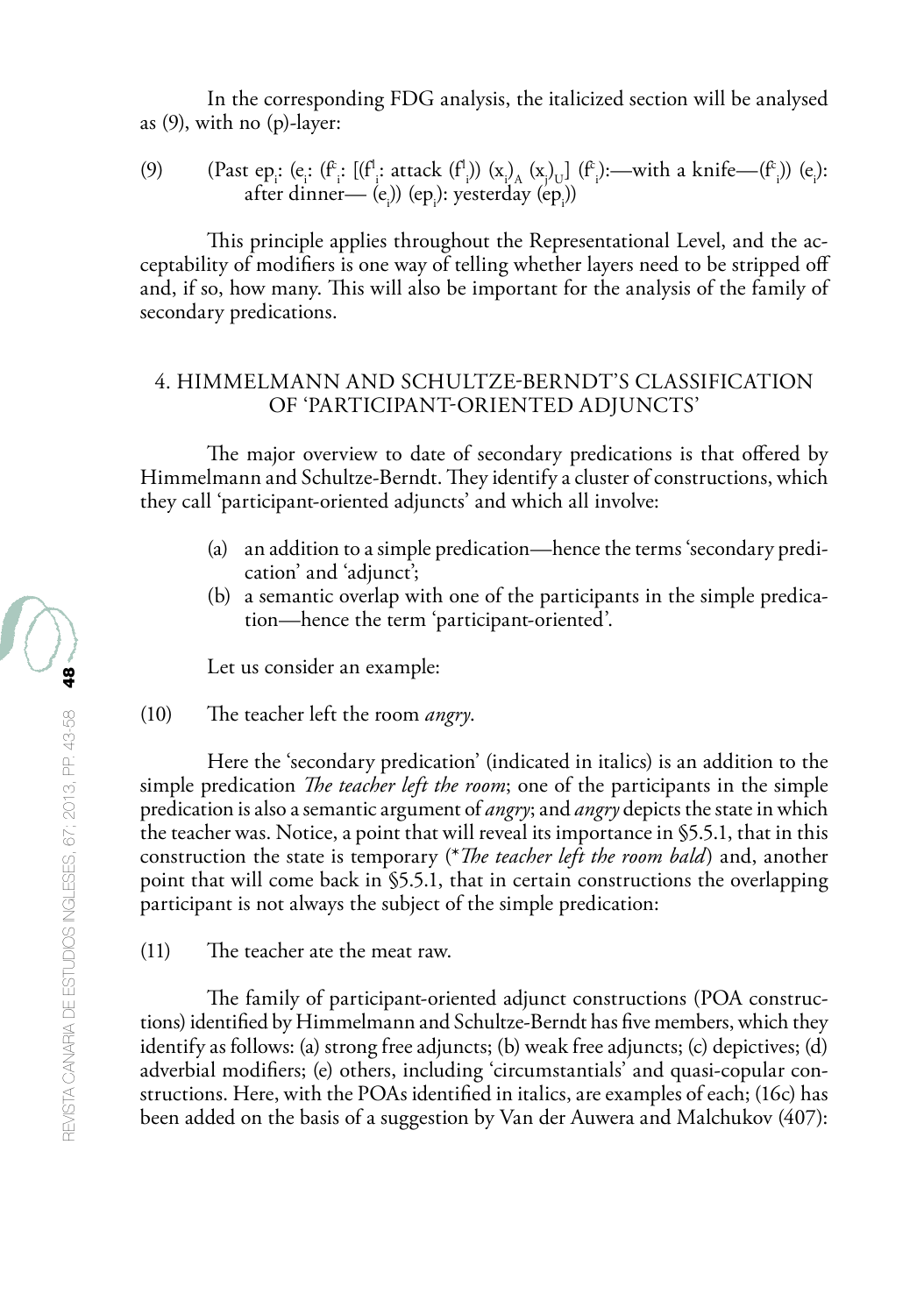- (12) **Strong free adjunct**: *Irritated by management's attitudes*, the trades union negotiators abandoned the meeting.
- (13) **Weak free adjunct**: *Angry* (,) he cannot be trusted.<br>(14) **Depictives**: The negotiators abandoned the meeting
- (14) **Depictives**: The negotiators abandoned the meeting *angry*.
- (15) **Adverbial modifiers**: The negotiators abandoned the meeting *angrily*.
	- (16) **(a) Circumstantials**: He drinks his coffee *lukewarm*.
		- **(b) Quasi-copulars:** He lay *dead* in the next room.
		- **(c) Complementatives**: I saw the teacher *angry*.

From an FDG perspective, all of these phenomena (with the exception of (16c), as we shall see) can be regarded as modifiers. The question that immediately arises is: modifiers of what? Modifiers at which level and at which layer? As was mentioned in §2 above, one way for an FDG analyst to answer these questions is through the addition of further adjuncts whose modifying scope has already been determined.

## 5. ANALYSING THE PARTICIPANT-ORIENTED ADJUNCT CONSTRUCTIONS

## 5.1. Strong free adjuncts

Let us begin by considering the modifier *allegedly*, which is independently known to modify Communicated Contents at the Interpersonal Level. Application to the data in (12) to (16) shows that addition of *allegedly* can only be applied to (12), see (17) and—as an example which can stand for all the remaining PAO constructions—(18):

- (17) *Allegedly irritated by management's attitudes*, the trades union negotiators abandoned the meeting.
- (18) \**Allegedly angry,* he cannot be trusted.

Notice that *allegedly angry* is not in itself an impossible combination, but that the combination cannot serve as a strong free adjunct. What (17) indicates is that the relation between the strong free adjunct applies at the Interpersonal Level and more specifically that the modifier applies to the Communication Content, as shown in (19):

$$
(19) \qquad (A_{i}: \left[\left(F_{i}:DECL\left(F_{i}\right)\right)\left(P_{i}\right)\left(P_{j}\right)\left(C_{i}: \left[\left(T_{1}\right)_{Foc}\left(R_{i}\right)\left(R_{j}\right)\right]\right] \left(C_{i}\right): \left(C_{j}: \left[\left(T_{J}\right)_{Foc}\left(R_{K}\right)\right]\right] \\ \qquad (C_{j}): \text{alleged }(C_{j})) \left(C_{i}\right) \text{]} \ (A_{i})
$$

This analysis shows (17) to express a single Discourse Act  $(A_1)$ , the single Communicated Content of which,  $(C<sub>1</sub>)$ , contains a modifying Communicated Content  $(C_j)$ , which itself contains the modifier 'alleged'. Notice that  $(C_j)$  is not in the scope of 'alleged', which correctly indicates that the speaker of (17) is relaying the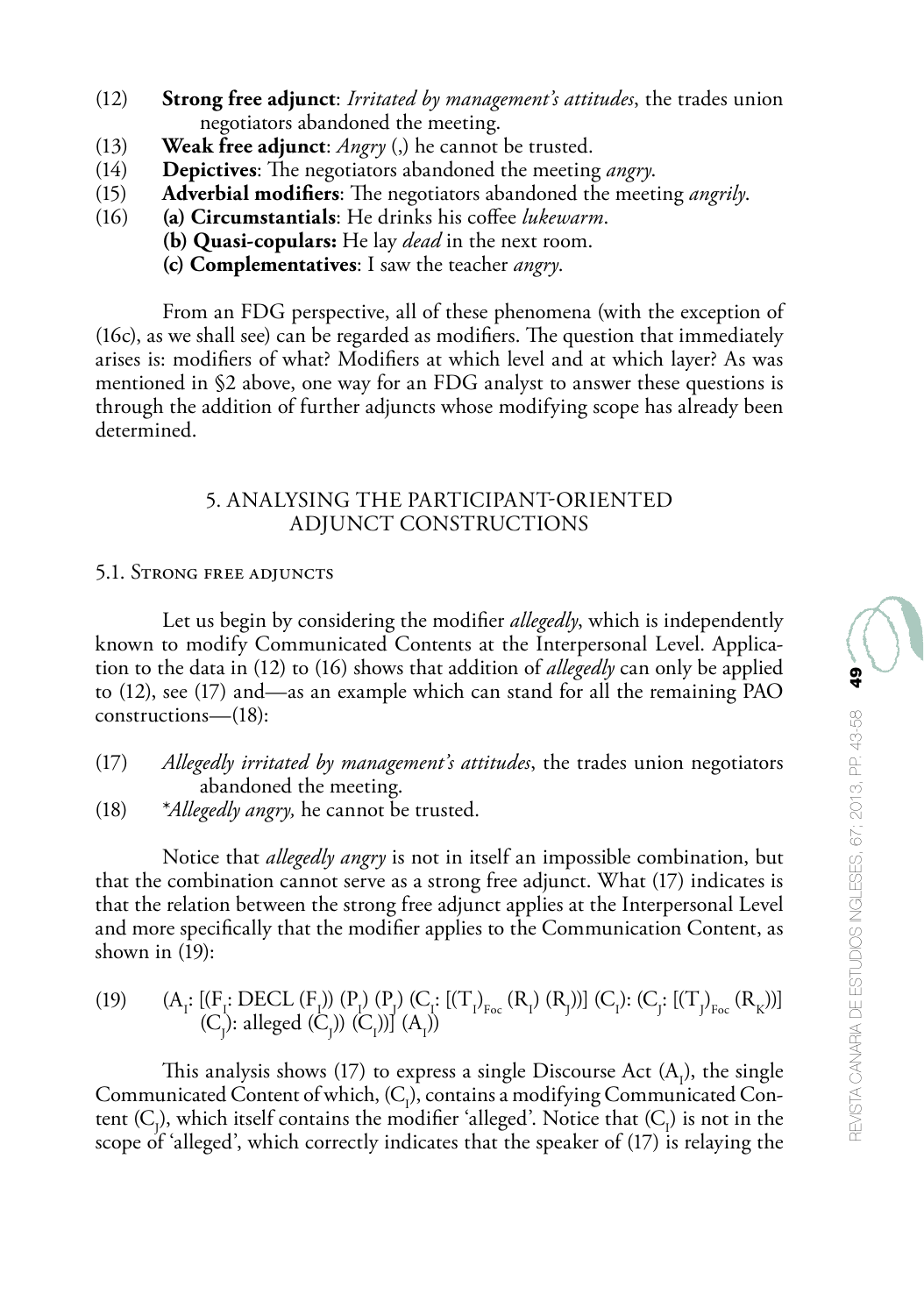allegation that the negotiators were irritated but is stating on his/her own authority that they abandoned the meeting. The conclusion from (19) is that the FDG analysis of (12) at the Interpersonal Level is as follows, i.e. (19) without the modifier of (C<sub>j</sub>):

$$
(20) \qquad (A_{i}: \left[(F_{i}: DEC L (F_{i})\right)(P_{j}) (P_{j}) (C_{i}: \left[(T_{l})_{Foc} (R_{l}) (R_{j})\right)] (C_{l}): (C_{j}: \left[(T_{j})_{Foc} (R_{K})\right)] \\ (C_{j})) (C_{l}))](A_{l})
$$

The reader will have observed that the identity between the understood argument of the subact of ascription 'irritated', corresponding to  $(T<sub>j</sub>)$  in (20), is absent. In other words,  $(R_1)$ , corresponding to 'the negotiators', does not return in  $(C_j)$ ;  $(R_k)$  is a reference to 'management's attitudes'. This is because in FDG, the Interpersonal Level represents what the speaker does, not what s/he means (cf. Hengeveld and Mackenzie 109). The semantic overlap referred to above is shown at the Representational Level, where each of the Communicated Contents is analysed as a Propositional Content. Justification for the analysis of the 'strong free adjunct' as a Propositional Content can be gained from (21), in which it has its own propositional modifier:

- (21) Clearly irritated by management's attitudes, the negotiators abandoned the meeting.
- (22) (a)  $(p_i: (Fast ep: (e: (f^c: [(f^l:--irritical by management's attitudes—(f^l]))$  $(\text{mx}_i)$   $((f_i) (e_i)) (ep_i) (p_i)$ : clear  $(p_i)$ 
	- (b)  $(p_j: (P_{\text{est}}, (e_j: (f_i^c), (f_i^c), \text{abandon}(f_j^c)))$  (mx<sub>i</sub>: (f<sup>1</sup><sub>k</sub>: negotiator (f<sup>1</sup><sub>k</sub>)) (x<sub>i</sub>))<sub>A</sub> (e<sub>j</sub>: (f<sup>1</sup><sub>1</sub>: meeting (f<sup>1</sup><sub>1</sub>)) (e<sub>j</sub>))<sub>U</sub>] (f<sup>2</sup><sub>j</sub>)) (e<sub>j</sub>)) (e<sub>p</sub>)) (p<sub>j</sub>))

(22a) and (22b) co-exist but are not linked through modification or in any other way at the Representational Level; as we saw, 'strong free adjuncts' are attached at the Interpersonal Level. As one might predict, it is possible to add *allegedly* to the adjunct, giving (23):

## (23) Allegedly clearly irritated by management's attitudes, the negotiators abandoned the meeting.

This kind of multiple modification is often used in FDG as an analytical tool (cf. Hengeveld and Mackenzie 313, for a representative example). The expectation is that Interpersonal Level modifiers will occupy a more peripheral position at the Morphosyntactic Level than Representational Level, and this is borne out by (23); cf. \**Clearly allegedly ...*

The conclusion from this analysis of strong free adjuncts is that the relationship between the modifier and the modified is a rhetorical rather than semantic one. As is shown in (20), each Communicated Content has its own Focus (a pragmatic function shown by the subscript Foc). Correspondingly, the semantic restrictions that characterize more intimately linked adjuncts do not apply, for example the requirement that the modified predication be dynamic, compare (24) and (25):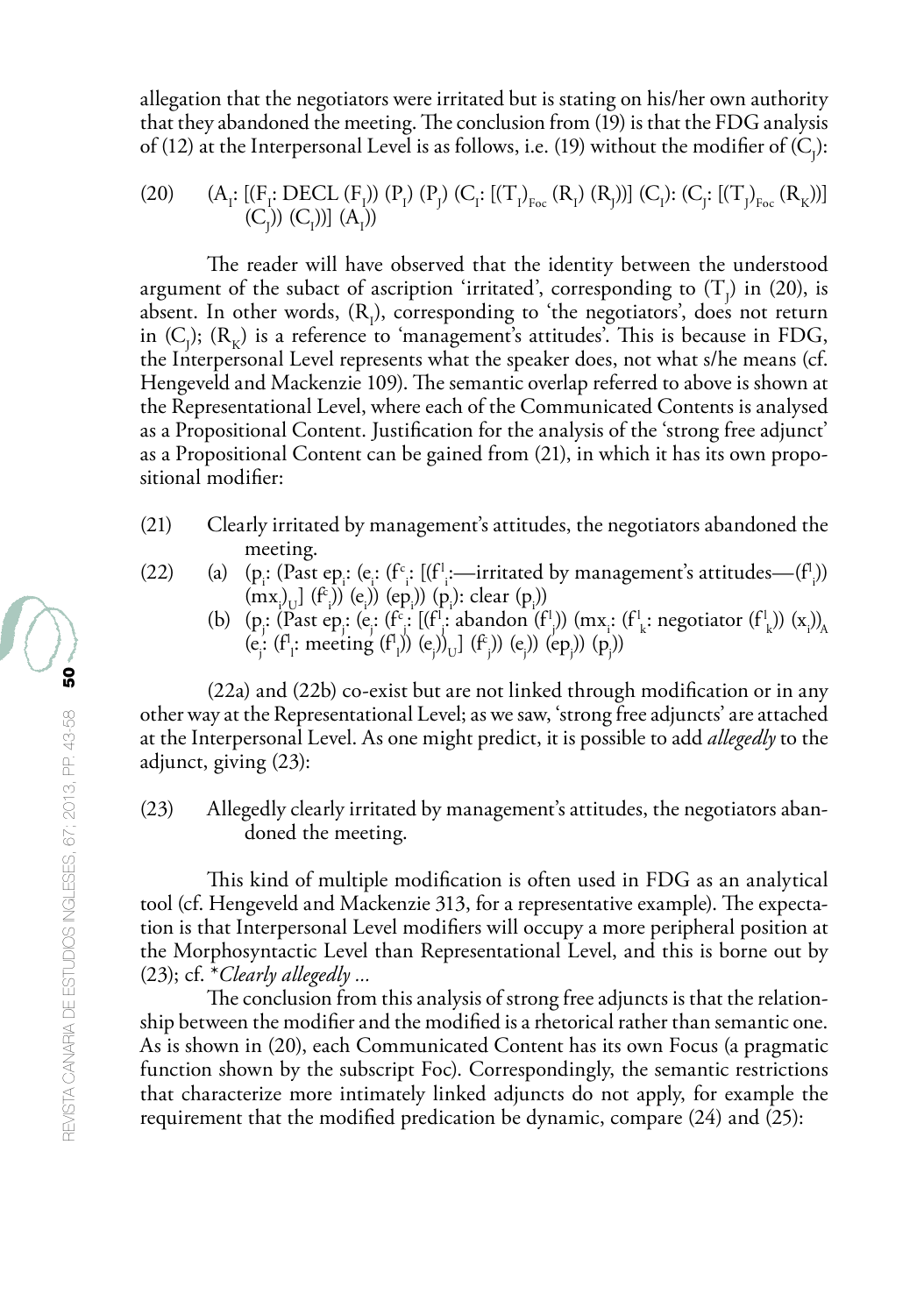- (24) *Irritated by management's attitudes*, the trades union negotiators felt hopeless. (strong free adjunct)
- (25) a. The trades union negotiators abandoned the meeting irritated. (depictive)
	- b. \*The trades union negotiators felt hopeless irritated.

## 5.2. Weak free adjuncts

Let us now apply the principles exemplified above to the analysis of the next member of the family, the weak free adjunct. Here and in all the remaining cases, the intonational separation that is characteristic of strong free adjuncts is absent: at the Phonological Level, the adjuncts in question are integrated into the ambient Intonational Phrase, appearing as at most a Phonological Phrase. This greater integration reflects the fact that—as evidenced by the impossibility of adding *allegedly* with scope over the adjunct only—the relation between the adjunct and its host is semantic. The question that arises, then, is to which layer of the Representational Level the different adjunct types should be ascribed.

With the weak free adjunct, exemplified in (13), repeated here for convenience, the comma may be either present or absent in writing (cf. Himmelmann and Schulze-Berndt 22), but the fact that in phonological terms the adjunct is part of the same Intonation Phrase supports the analysis of all of (13) as a single Discourse Act at the Interpersonal Level:

(13) *Angry* (,) he cannot be trusted.

Turning to the semantics, we observe that *angry* indicates a temporary characteristic and the combination indicates that when that temporary characteristic applies the situation in the main clause also applies. The relationship is thus one of Time (one of the semantic categories distinguished above). Since the times of the anger and the untrustworthiness are simultaneous, the relation is one of 'relative tense' (Hengeveld and Mackenzie 173-174) and therefore applies at the State-of-Affairs layer of the Representational Level. The proposed analysis is therefore as in (26):

(26) (pi : (Pres epi : (sim neg ei : (fc i : [(fl i :—can be trusted—(fl i )) (mxi ) U] (fc i )) (ei ): (ti : (sim ej : (fc j : [(fl j : angry (fl j )) (xi ) U] (fc j )) (ej )) (ti ))L (ei )) (epi )) (pi ))

This indicates that the absolute time is that of the present tense, and that within the episode marked as Pres, the state-of-affairs  $(e_i)$  of 'his not being trustworthy' is located (subscript  $L$ ) at a time  $(t_1)$  characterized by another, simultaneous state-of-affairs (ej ) of his being angry. The semantic function L(ocation) is left unexpressed but the combination  $(t)$ <sub>L</sub> may also be expressed as *when*, as in (27), which is semantically equivalent to  $(13)$ :

(27) *When angry* (,) he cannot be trusted.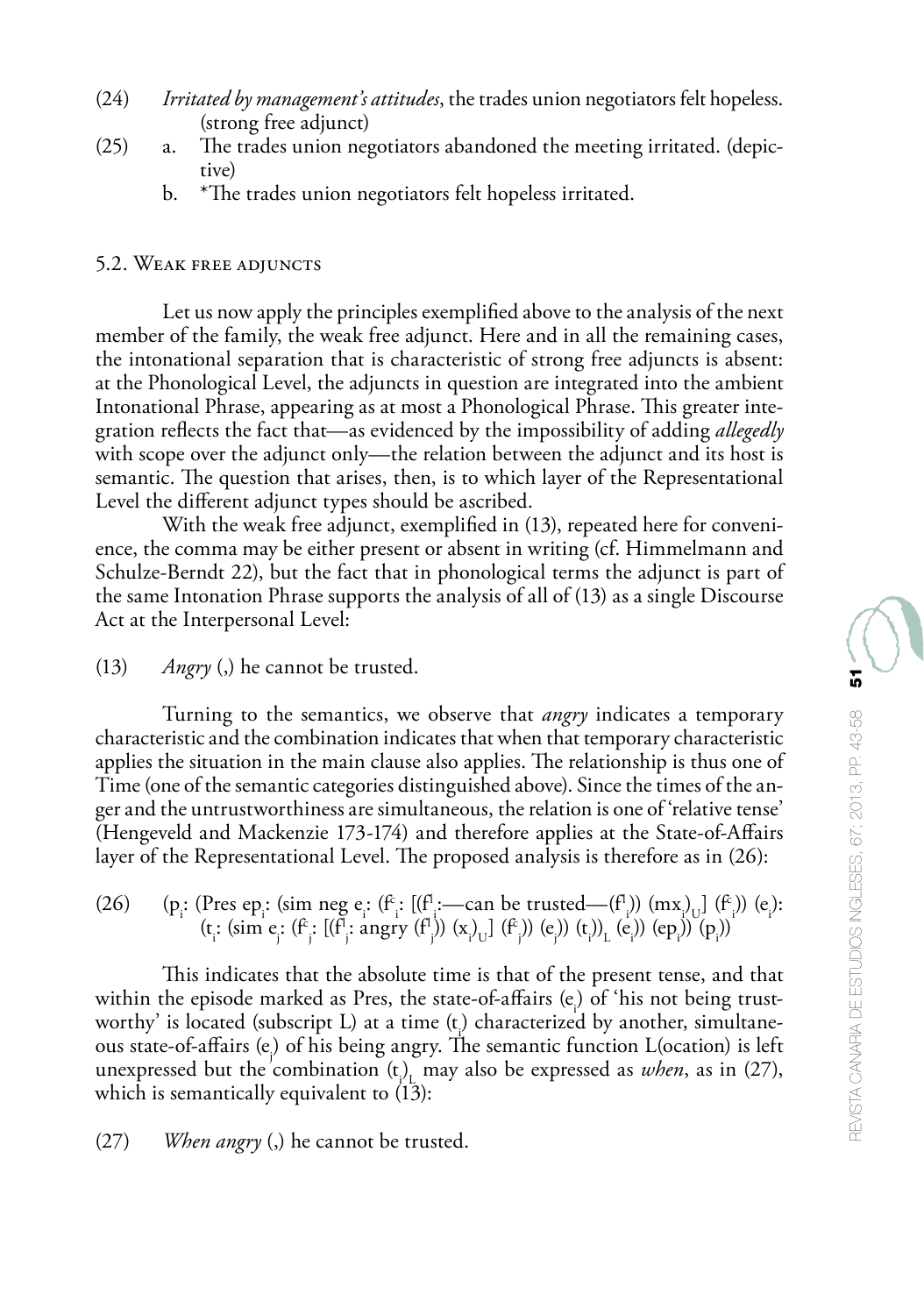Note, too, that the state-of-affairs  $(e_i)$  is negated by the operator neg while the state-of-affairs (ej ) is not. This means that trustworthiness has negative polarity when angriness has positive polarity, which is exactly how  $(13)$  is understood.

#### 5.3. DEPICTIVES

We now move on to depictives, $4$  which are generally never separated off by a comma and are prosodically integrated into the ongoing Intonation Phrase, as illustrated in (14), repeated here for convenience:

(14) The negotiators abandoned the meeting *angry*.

With this construction, negation acts quite differently. Any negation of the state-of-affairs automatically extends to the secondary predication. Consider the interpretation of (28):

(28) The negotiators didn't abandon the meeting angry.

There are two possible understandings here: (a) the negotiators did not abandon the meeting despite being angry; (b) the negotiators did abandon the meeting but not because they were angry. In both understandings it is the combination of 'abandoning the meeting' and 'being angry' that is negated and therefore both will be analysed in the same way at the Representational Level. The difference between (a) and (b) lies in the assignment of Focus at the Interpersonal Level: a negative operator is always understood as applying to the elements in Focus, so that the interpretation results from the two levels operating in concert. The inclusion of both elements under the negation of the state-of-affairs is possible only if the depictive is integrated into that state-of-affairs.

It is here that the configurational property  $(f^c)$  comes into play. In FDG, every state-of-affairs  $(e_1)$  is expanded as either a lexical property  $(f)$ —as with 'meeting' in  $(22b)$ —or as a configurational property ( $f<sup>c</sup>$ ), where the state-of-affairs involves a configuration, typically a configuration of an n-place property and its n arguments. If the depictive is analysed as a configurational property, then the hierarchical structure of the Representational Level will ensure that it is included inside the scope of any negative operator on the state-of-affairs, as (29), the analysis of (28), makes clear:

<sup>&</sup>lt;sup>4</sup> See Hengeveld and Mackenzie (209) for an initial analysis of depictives. See also De Groot for an FDG approach to depictives in Hungarian, where it is claimed that they constitute separate Discourse Acts, much as has been proposed here for strong free adjuncts in English.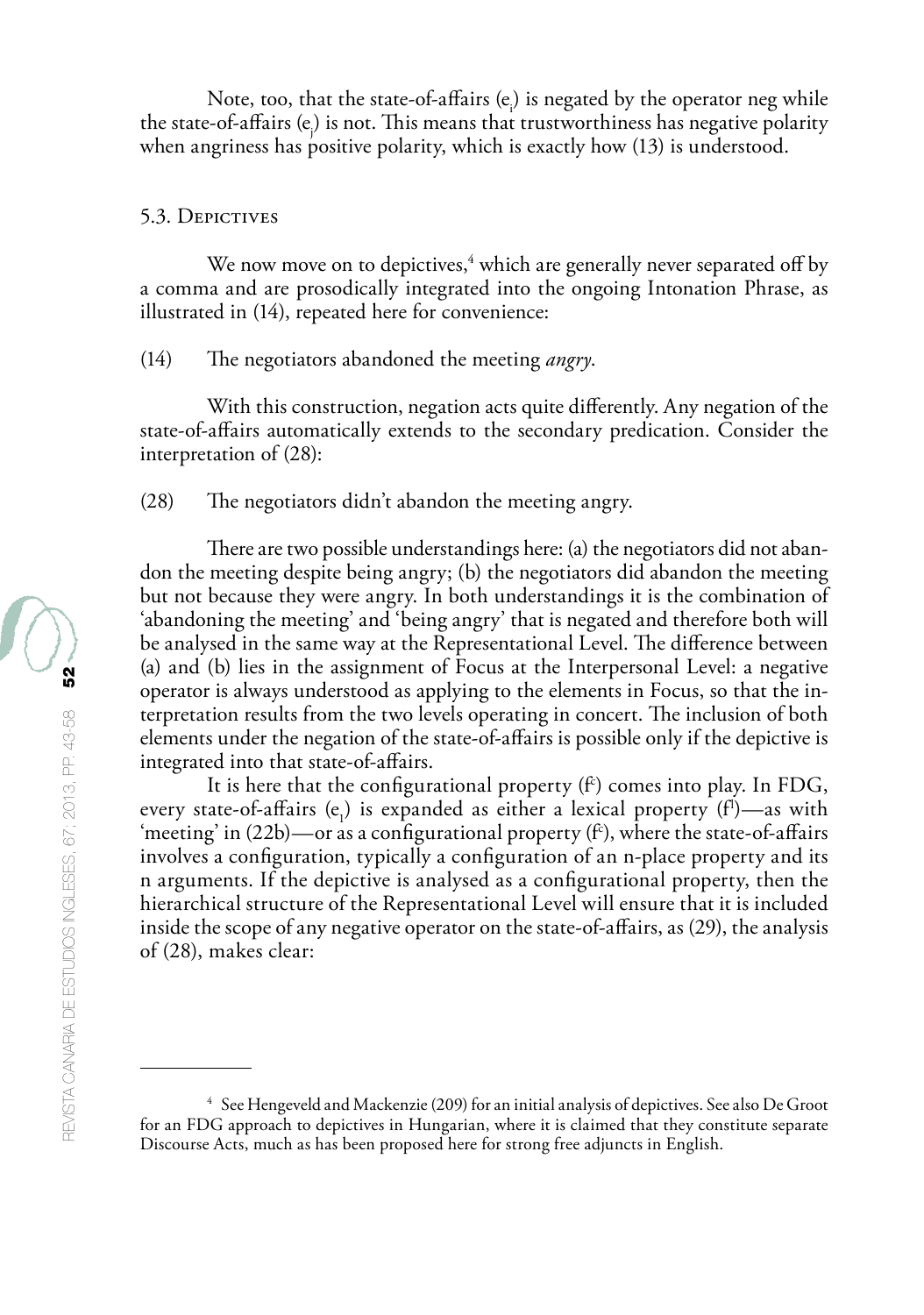(29) (p<sub>i</sub>: (Past ep<sub>i</sub>: (neg e.: (f<sup>c</sup>;: [(f<sup>1</sup>; abandon (f<sup>1</sup>)) (mx<sub>i</sub>: (f<sup>1</sup>; negotiator (f<sup>1</sup>)) (x<sub>i</sub>)<sub>A</sub>)  $(e: (f<sub>k</sub>: meeting (f<sub>k</sub>)) (e<sub>j</sub>))<sub>U</sub>] (f<sub>i</sub>) (e<sub>i</sub>): (f<sub>j</sub>: [(f<sub>j</sub>: angry (f<sub>l</sub>)) (x<sub>i</sub>)<sub>U</sub>] (f<sub>j</sub>)) (e<sub>i</sub>)) (ep<sub>i</sub>)$  $(p_i)$ 

As was observed above, (28) has two senses, according to the distribution of Focus; thus, corresponding to  $(p_i)$  at the Representational Level, there will be  $(C_i)$ at the Interpersonal Level with two distributions of Focus:

(30) a. 
$$
(C_1: [(T_1)_{F_{oc}} (T_1)_{F_{oc}} (R_1) (R_1)_{F_{oc}}] (C_1))
$$
  
\nb.  $(C_1: [(T_1) (T_1)_{F_{oc}} (R_1) (R_1)] (C_1))$   
\nwhere  $(T_1) = \text{'abandon'}$   
\n $(T_1) = \text{'angry'}$   
\n $(R_1) = \text{'the negotiators'}$   
\n $(R_1) = \text{'the meeting'}$ 

One prediction following from the analysis exemplified in (29) is that any modifier of the state-of-affairs will include the depictive in its scope. Event quantification (Hengeveld and Mackenzie 179-180), for example *usually*, has been established as modifying states-of-affairs. We therefore can predict—correctly—that *usually* in (31) takes the depictive in its scope, since the meaning is that is normal for the teacher to be drunk when driving home:

- (31) The teacher usually drives home drunk.
- $(32)$ : (Pres ep.: (e.: (f<sup>i</sup>,: drive (f<sup>1</sup>)) (x<sub>i</sub>) (x<sub>i</sub>) (x<sub>i</sub>) (x<sub>i</sub>)) (x<sub>i</sub>) (x<sub>i</sub>)) (x<sub>i</sub>)) (x<sub>i</sub>)) (x<sub>i</sub>)) (x<sub>i</sub>)) (x<sub>i</sub>) (x<sub>i</sub>) (x<sub>i</sub>) (x<sub>i</sub>)) (x<sub>i</sub>) (x<sub>i</sub>) (x<sub>i</sub>) (x<sub>i</sub>) (x<sub>i</sub>) (x<sub>i</sub>) (x<sub>i</sub>) (x<sub>i</sub>) (x<sub>i</sub>)) (x<sub>i</sub>)) (x<sub>i</sub>  $(f<sup>i</sup><sub>k</sub>)$  (l<sub>i</sub>))<sub>L</sub>] (f<sup>c</sup><sub>i</sub>)) (e<sub>i</sub>): (f<sup>c</sup><sub>i</sub>: [(f<sup>r</sup><sub>i</sub>: drunk (f<sup>r</sup><sub>l</sub>)) (x<sub>i</sub>)<sub>U</sub>] (f<sup>c</sup><sub>j</sub>)) (e<sub>i</sub>): (f<sup>r</sup><sub>m</sub>: usual (f<sup>r</sup><sub>m</sub>)) (e<sub>i</sub>))

### 5.4. Adverbial modifiers

It has often been observed that there is a rather close relation between depictives and manner adverbials. In Dutch and German, there is no morphological marking of adverbs; in fact, Hengeveld and Mackenzie (228) only recognize a lexical class of 'modifiers' in such languages (languages with parts-of-speech system 3) rather than distinguishing between adjectives and adverbs. Thus examples (14) and (15), repeated here for convenience, cannot be distinguished in Dutch and German (cf. Himmelmann and Schultze-Berndt 2-3):

- (14) The negotiators abandoned the meeting *angry*. (depictive)
- (15) The negotiators abandoned the meeting *angrily*. (manner adverbial)
- (33) De onderhandelaars verlieten *woedend* de vergadering.
- (34) Die Unterhändler verließen *wütend* das Treffen.

In English, the difference is a matter of what 'angry' applies to: in the depictive it applies, as (29) and (32) make clear, to the individual; in the manner adverbial, however, it applies to the full configurational property. In  $(14)$  it is the negotiators'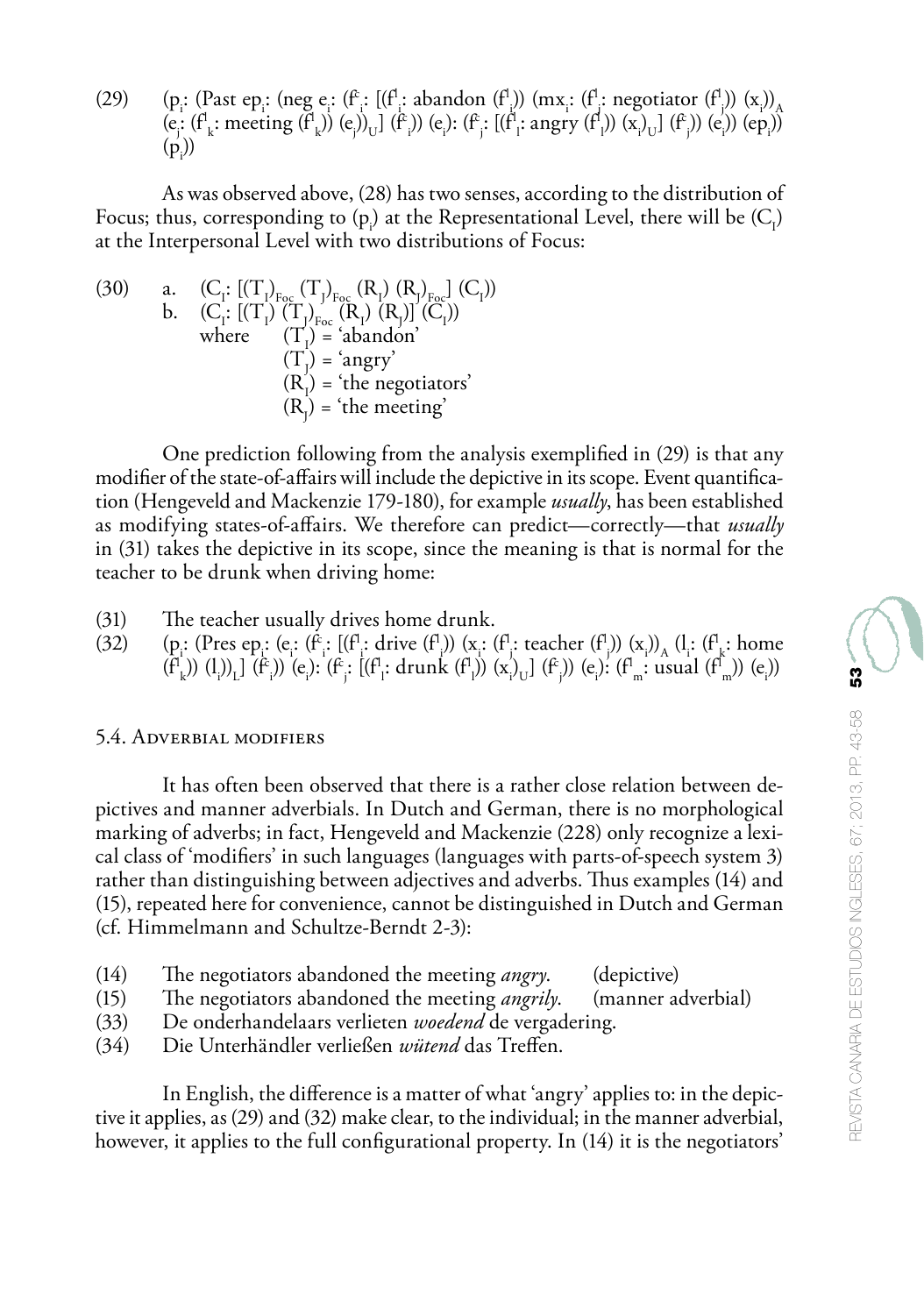inner emotional state that is being described, while in (15) one can imagine them throwing their papers on the floor and slamming the door! This is supported by the fact that  $(15)$ , but not  $(14)$ , entails  $(35)$ :

(35) The negotiators' abandonment of the meeting was angry.

This suggests that the correct representation of (15) is as in (37), which is subtly but crucially different from the analysis of (14) in (36)—the difference is indicated in bold:

 $(36)$ : (Past ep.; (e.; (f<sup>r</sup>.; l(f<sup>r</sup>]; abandon (f<sup>r</sup>])) (mx<sub>i</sub>; (f<sup>r</sup>]; negotiator (f<sup>r</sup>])) (x<sub>i</sub>))<sub>A</sub> (e.; (f<sup>r</sup><sub>k</sub>:) meeting  $(f'_{k})$  (e<sub>j</sub>) (e<sub>j</sub>) (e<sub>j</sub>) (e<sub>j</sub>) (e<sub>j</sub>) (e<sub>j</sub>) (e<sub>j</sub>) (e<sub>j</sub>) (e<sub>j</sub>) (e<sub>j</sub>) (e<sub>j</sub>) (e<sub>j</sub>) (e<sub>j</sub>) (e<sub>j</sub>) (e<sub>j</sub>) (e<sub>j</sub>) (e<sub>j</sub>) (e<sub>j</sub>) (e<sub>j</sub>) (e<sub>j</sub>) (e<sub>j</sub>) (e<sub>j</sub>) (e<sub>j</sub>) (e<sub>j</sub>) (e<sub>j</sub>) (e<sub>j</sub>) (e<sub>j</sub>) (e<sub>j</sub>) (e<sub>j</sub>) (e k i j l l j (37) (pi : (Past epi : (ei : (fc i : [(fl i : abandon (fl i )) (mxi : (fl j : negotiator (fl j )) (xi ))A (ej :  $(f_{\mathbf{k}}^{\text{I}}\text{; meeting }(f_{\mathbf{k}}^{\text{I}})) (e_j)_{\mathbf{U}}] (f_i^{\text{I}})$  (e<sub>i</sub>):  $(f_j^{\text{I}}\text{; largest (f_{\mathbf{l}}^{\text{I}}\text{; angry }(f_{\mathbf{l}}^{\text{I}})) (f_{\mathbf{l}}^{\text{I}})) (f_{\mathbf{l}}^{\text{I}})$  (e<sub>i</sub>)) (e<sub>i</sub>)) (e<sub>i</sub>))  $(p_i)$ 

Corresponding differences will apply in Dutch and German, but without any effect at the Morphosyntactic Level (where -*ly* is affixed in English).5

Combinations of depictives and weak free adjuncts are (at least theoretically) possible, as in (38):

(38) He always leaves meetings angry drunk.

FDG predicts that a more peripheral syntactic position of a modifier correlates with a higher position in the hierarchy of the Representational Level (Hengeveld and Mackenzie 313-316). This correlates with the less peripheral placement of the configurational-property-modifying depictive *angry* than of the state-of-affairsmodifying weak free adjunct *drunk*. *He always leaves meetings drunk angry* could correspondingly only mean that when he is angry he always leaves meetings in an inebriated condition.

### 5.5. Others

It remains for us to consider the constructions exemplified in (16), repeated here for convenience:

(16) (a) **Circumstantials**: He ate his meat *raw*.

<sup>&</sup>lt;sup>5</sup> That the difference is real in Dutch and German is suggested by the fact that in subordinate clauses the depictive generally cannot occupy medial position: ... *dat de onderhandelaars woedend de vergadering verlieten* and ... *dass die Unterhändler wütend das Treffen verlie*ßen can only be understood as involving a manner adverb.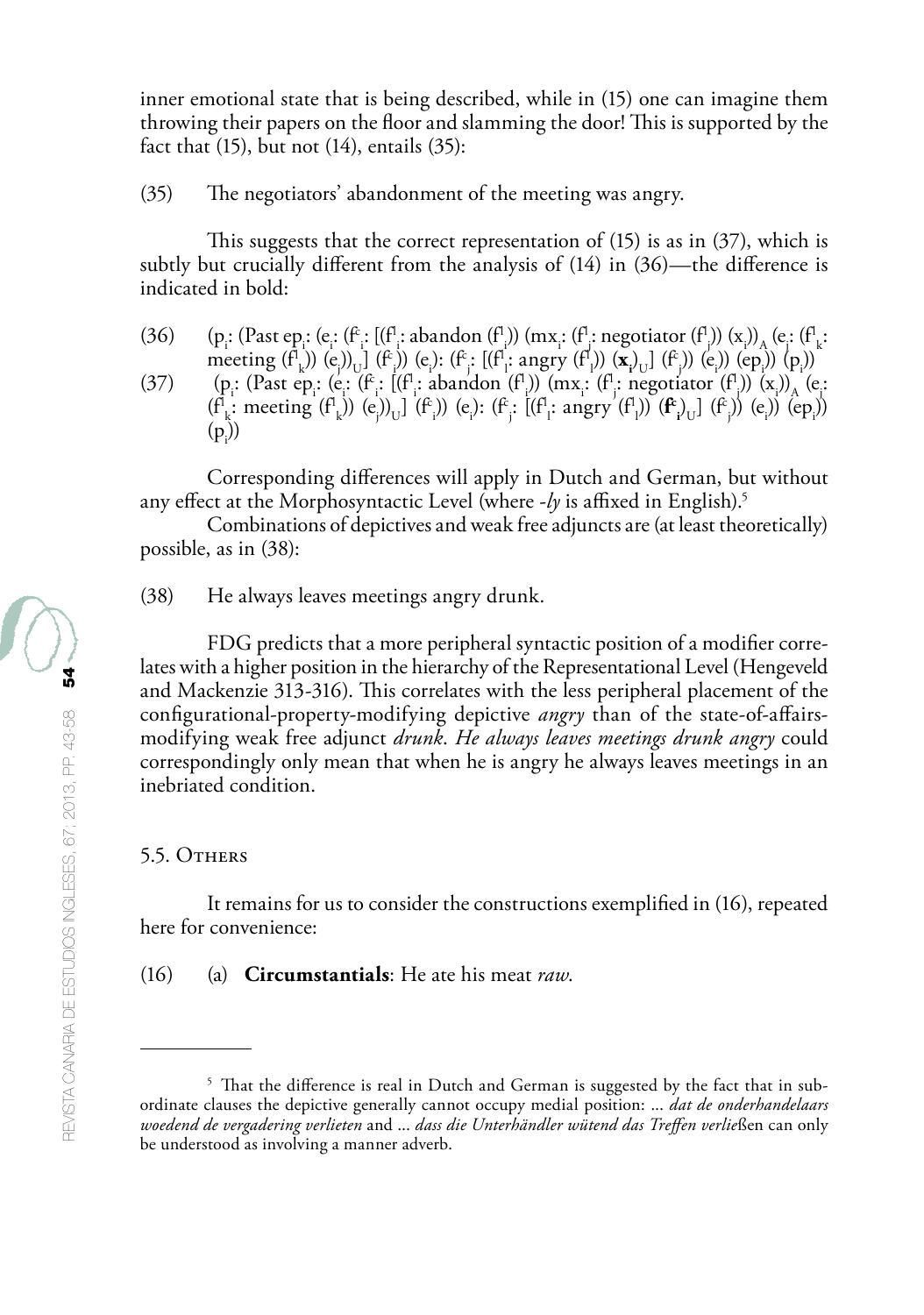- (b) **Quasi-copulars:** He lay *dead* in the next room.
- (c) **Complementatives**: I saw the teacher *angry*.

### 5.5.1. *Circumstantials*

Circumstantials may appear similar to weak free adjuncts (and are in fact identified with them by Himmelmann and Schultze-Berndt 3), but in my view they differ, as do depictives, in answering the question 'How?' rather than 'When?' Notice, correspondingly, that the word *when*—which can be added to weak free adjuncts—cannot be added to a circumstantial: \**He ate his meat when raw*. Rather, the closest similarity seems to be to depictives. There is a tendency for depictives to overlap semantically with the Actor (abbreviated as A in the representations) and circumstantials with the Undergoer (abbreviated as U), $\delta$  but this tendency is not failsafe, consider (39) and (40):

| (39) | Gareth painted his wife naked. | (depictive)      |
|------|--------------------------------|------------------|
| (40) | Agnes drove the car uninsured. | (circumstantial) |

*Uninsured* and *naked* here could relate to either Actor or Undergoer.7 The difference, I would submit, has to do with an aspectual feature of the participantoriented adjunct. As mentioned in §4 above, depictives indicate temporary properties, known in the literature since Carlson as 'stage-level'; circumstantials, by contrast, indicate characteristic, or 'individual-level', properties—they typify the individual to which they apply. Properties like *naked* and *angry* are typical stage-level properties, while *raw* and *uninsured* are individual-level. Of course, meat could cease being raw by being cooked and a person or car could cease to be uninsured by getting insurance, but the property is not presented as a temporary one. The adverb *temporarily* can be added to depictives but not to circumstantials:

- (41) The teacher left the room temporarily angry.
- (42) \*He ate the meat temporarily raw.

If this is correct, then the difference between depictives and circumstantials resides at the lexical property level (f<sup>1</sup>). Let us provisionally represent the aktionsart feature stage-level/individual-level as subscripts SL and IL respectively on the lexical property. This then yields the following analysis for (16a):

<sup>6</sup> This is reflected in the generative literature, which has tended to analyse depictives and circumstantials as subject-oriented and object-oriented secondary predications respectively (cf. Legendre).

<sup>7</sup> Consider also Ardid-Gumiel's (1) Spanish example *El veterinario me devolvió el gato enfurruñado* (The vet gave me the cat back sulky). Her article contains an excellent study of the individual-level/stage-level contrast in Spanish.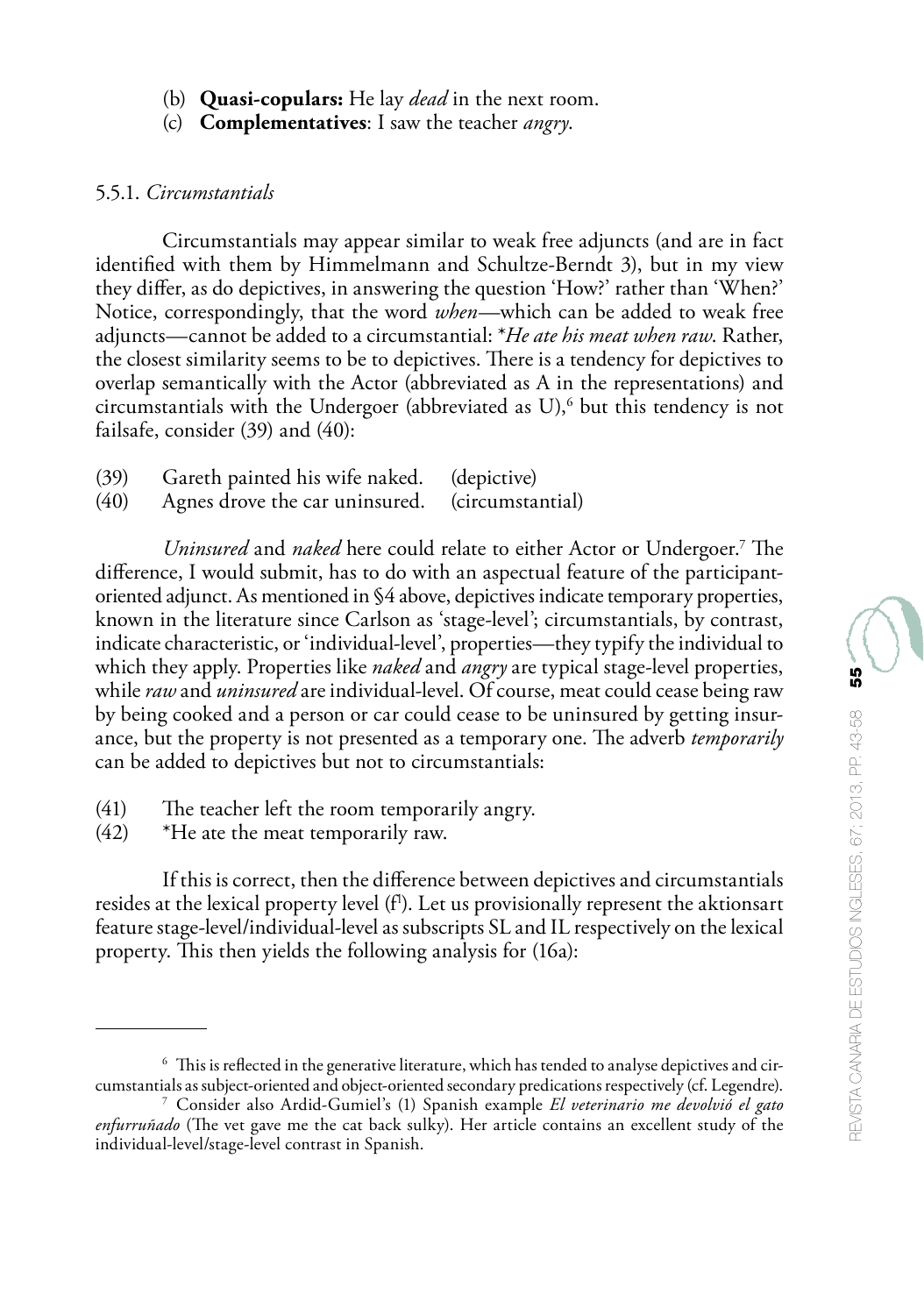(43) (p. (Past ep. (e. (f. [(f. eat (f.)) (x<sub>i</sub>) (x<sub>i</sub> —his meat—(x<sub>j</sub>)<sub>U</sub>] (f.) (e.): (f.;  $[(f^1_j: raw_{IL} (f^1_j)) (x_j)_U] (f^2_j)) (e_j)) (ep_j)) (p_j)$ 

And the following revised analysis for (14):

(44) (p. (Past ep. (e. (f. [(f. abandon (f.)) (mx. (f. negotiator (f.)) (x)) (e. (e.  $(f_{k}^{l}: \text{ meeting } (f_{k}^{l})) (e_{j})_{U}](f_{i}^{c})) (e_{i}): (f_{j}^{c}: [(f_{i}^{l}: \text{angry}_{SL}(f_{i}^{l})) (x_{i}^{l}{}_{U}](f_{j}^{c})) (e_{i})) (ep_{i})$  $(p_i)$ 

#### 5.5.2. *Quasi-copulars*

The construction seen in (16b), repeated here for convenience, is qualified as quasi-copular because what appears to be the participant-adjunct, *dead*, is felt not to modify *lay* but rather to be the major property attributed to the subject:

(16b) He lay dead in the next room.

Arguably, examples like these show the greatest degree of integration of secondary predications, so much integration that the erstwhile main verb (*lay*) is reduced to a localizing copula (cf. Hengeveld, *Non-verbal* 242-243; Hengeveld, "Meaningless"). The result of the grammaticalization in question may be represented as in (45), where *lie* is assumed to be introduced at the Morphosyntactic Level, in keeping with the FDG approach to copulas as grammatical morphemes (cf. Hengeveld and Mackenzie 392):

(45) (pi : (Past epi : (ei : (fc i : [(fl i : dead (fl i )) (xi ) U] (fc i )) (ei ): (li : (fl j : ‒next room‒ (fl j )) (l**i** ))L (ei )) (epi )) (pi ))

#### 5.5.3. *Complementatives*

Finally, the construction shown in (16c) and repeated here for convenience, is identified by Van der Auwera and Malchukov (406-409) as 'complementative' since what appears to be a participant-oriented adjunct here, *angry*, is omissible but also forms part of a complement, i.e. an argument of the verb *see*:

(16c) I saw the teacher angry.

Such examples will accordingly not be given the same representation as depictives or circumstantials: *the teacher angry* will be taken to express a state-ofaffairs seen by the speaker, as shown in (46):

(46) (p. (Past ep. (e. (f. [(f. see (f.)) (x<sub>i</sub>)<sub>A</sub> (e. (f. [(f. angry (f.)) (x<sub>i</sub> (f. teacher  $(f^{1}_{j})$ )  $(x_{i})$ <sub>U</sub>]  $(f^{2}_{j})$ )  $(e_{j})$ ]  $(f^{2}_{i})$ )  $(e_{i})$ )  $(e_{p_{i}})$ )  $(p_{i})$ )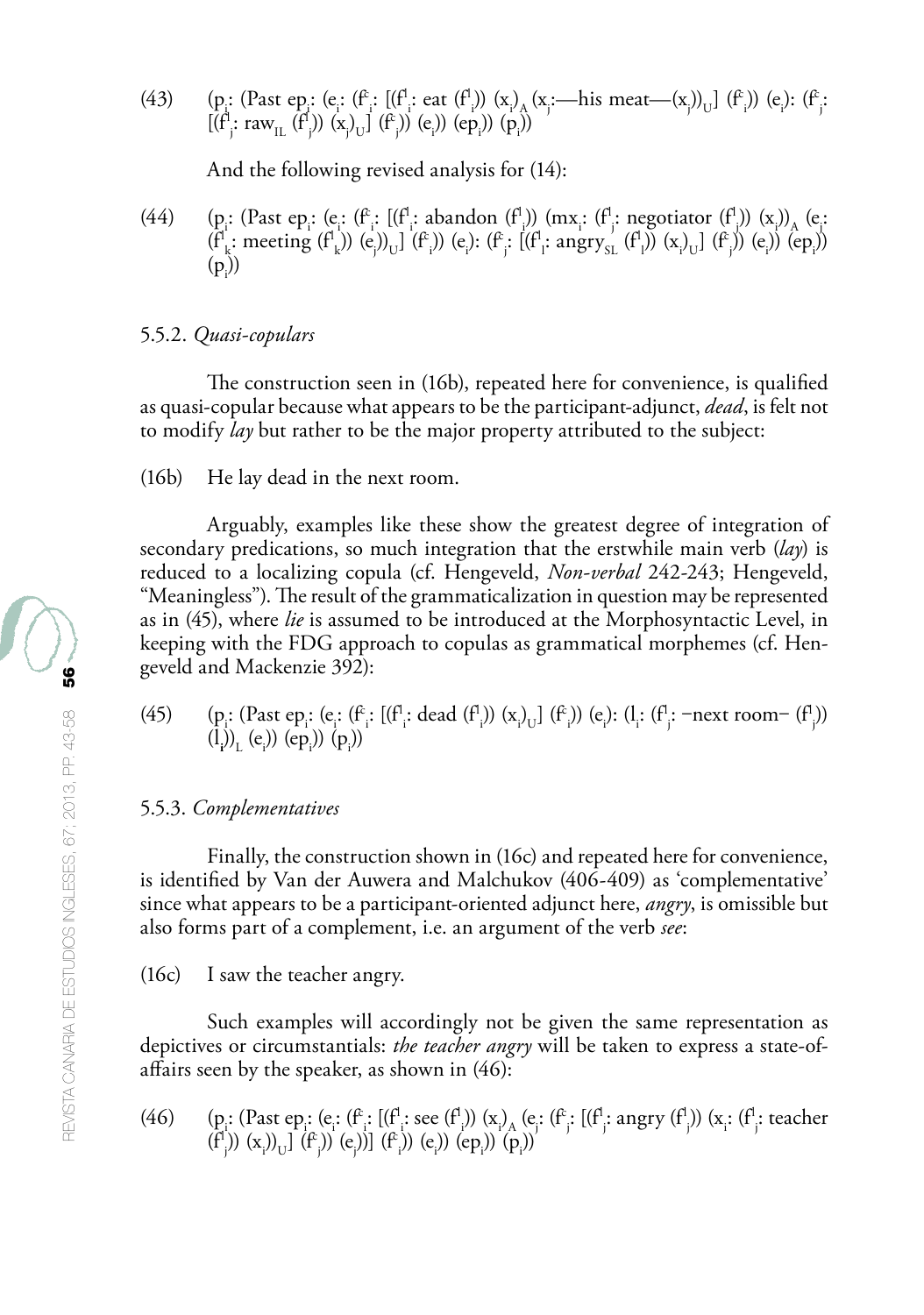### 6. OVERVIEW AND CONCLUSION

This article has aimed to give a first overview of a range of constructions that share enough properties to be regarded as a 'nuclear family'. Other constructions exist that may be seen as 'cousins', for example resultatives like *She painted the barn red*, appositionals like *John arrived at work, keen to get started* or others like *They came running*, but these have had to be left out of consideration for reasons of space. It has emerged that those constructions that we have been able to treat each have their own analysis within FDG, reflecting different degrees of integration of the 'secondary predication' into the primary one. Whereas 'strong free adjuncts' are linked at the Interpersonal Level, all the others are linked at the Representational Level: 'weak free adjuncts' at the state-of-affairs layer (e-layer) and 'depictives' at the configurational property layer (f-layer). 'Adverbial modifiers' are also integrated at the fʿ-layer, but differ in taking the configurational property (f`) rather than an individual (x) as their argument. 'Circumstantials' were argued to differ from 'depictives' in terms of having individual-level rather than stage-level lexical properties (fʰ). The  $\,$ argument has thus shown the strengths of FDG as displaying strong stratification in its meaning representations. What remains to be investigated, profiting from the rich vein of literature on this subject from various perspectives, are the semantic restrictions on each of the constructions.

# WORKS CITED

- Ardid-Gumiel, Ana. "The Syntax of Depictives, Subjects, Modes of Judgements and I-L/S-L Properties." *ZAS Papers in Linguistics* 26 (2001). Ed. Nina Zhang. <http://www.zas.gwz-berlin. de/fileadmin/material/ZASPiL\_Volltexte/zp26/zaspil26-ardid-gumbiel.pdf>.
- Carlson, Greg . *Reference to Kinds in English*. New York: Garland, 1977.
- Groot, Casper de. "Oriented Adjuncts and Representational Frames: Depictives and Manner in Hungarian." *Between West and East: Festschrift for Wim Honselaar, on the Occasion of His 65th Birthday*. Ed. René Genis and Eric de Haard. Amsterdam: Pegasus, 2012. 217-239.
- Hengeveld, Kees. "Meaningless Words." *Alfinge* 9 (1997): 171-186.
- —— *Non-Verbal Predication: Theory, Typology, Diachrony*. Berlin: Mouton de Gruyter, 1992.
- HENGEVELD, Kees, and Marize DALL'AGLIO HATTNHER. "Four Types of Evidentiality in Native Languages of Brazil." Forthcoming.
- Hengeveld, Kees, and J. Lachlan Mackenzie. *Functional Discourse Grammar: A Typologically-Based Theory of Language Structure*. Oxford: Oxford UP, 2008.
- HIMMELMANN, Nikolaus P., and Eva SCHULTZE-BERNDT. "Issues in the Syntax and Semantics of Participant-Oriented Adjuncts: An Introduction." *Secondary Predication and Adverbial Modification: The Typology of Depictives*. Ed. Nikolaus P. Himmelmann and Eva Schultze-Berndt. Oxford: Oxford UP, 2005. 1-68.
- Legendre, Géraldine. "Secondary Predications and Functional Projections in French." *Natural Language and Linguistic Theory* 15 (1997): 43-87.